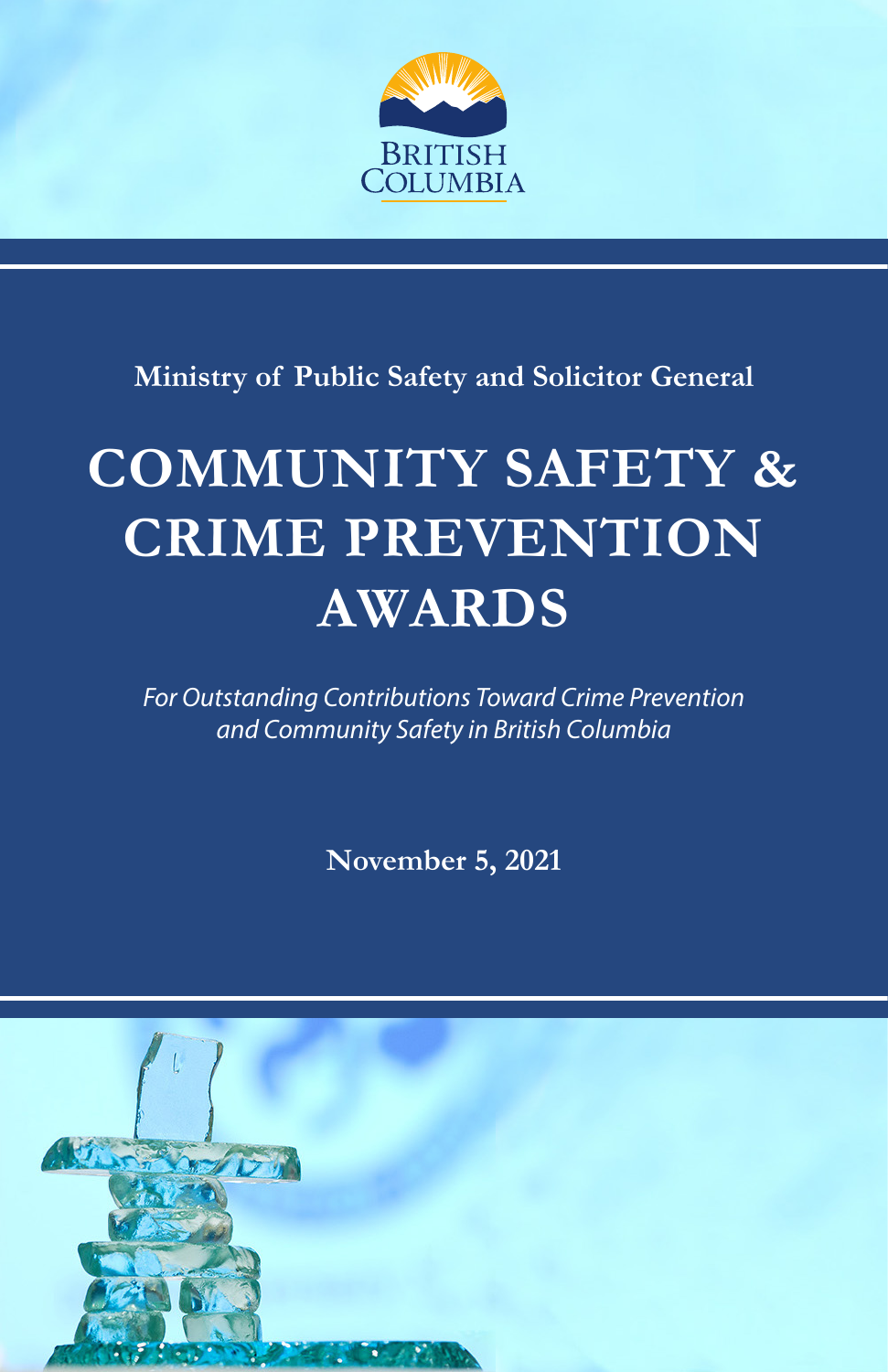### **Message from the Minister**



British Columbians have taken tremendous strides in adapting to the ever-changing reality of the COVID-19 pandemic. Many frontline workers, organizations and agencies throughout British Columbia have continued to show resilience and flexibility, finding new ways to help those most vulnerable in our community. Amidst these challenging times, I am pleased

to honour the exceptional individuals, groups, organizations, and programs that have made a significant difference in the lives of those who are impacted by crime, violence, and victimization. We continue to work with our community partners to ensure ongoing support for victims of crime, including those impacted by genderbased violence, through the advancement of crime prevention, restorative justice and other approaches that help keep our communities safer.

The Community Safety and Crime Prevention Awards honour the incredible leaders and visionaries who develop and deliver services and initiatives that foster healing, justice and safer communities in British Columbia. These individuals and organizations have made lasting contributions to this province through their dedication and innovation.

Thank you for your exemplary service and for demonstrating exceptional commitment to community safety, victim services, restorative justice, and crime prevention.

Mike In

Hon. Mike Farnworth Minister of Public Safety and Solicitor General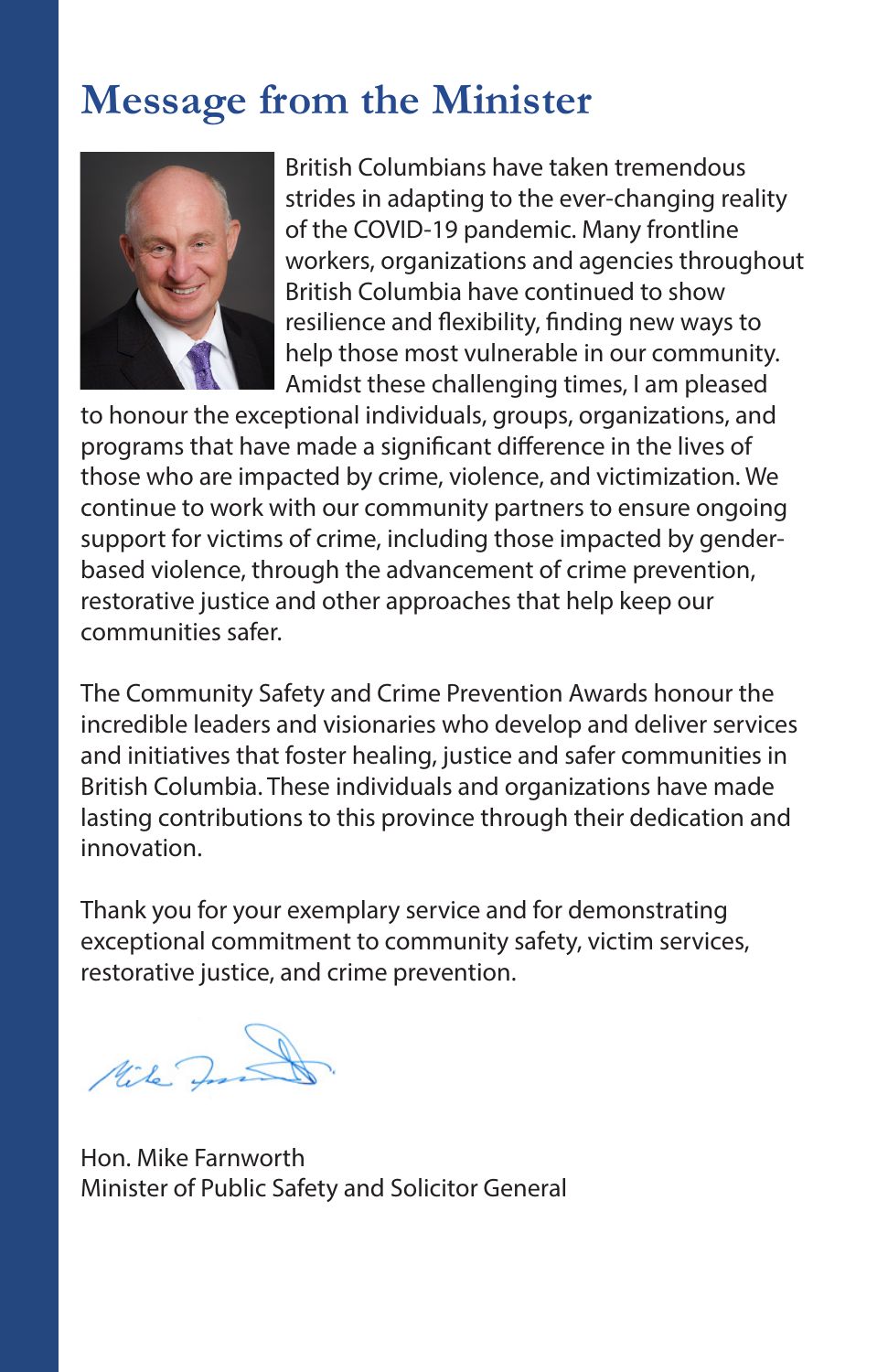## **The 2021 Community Safety and Crime Prevention Awards**

Each year, the Ministry of Public Safety and Solicitor General hosts the Community Safety and Crime Prevention Awards to celebrate and recognize individuals and groups that have made outstanding contributions to crime prevention, restorative justice, victim services and community safety in British Columbia.

The awards ceremony is held as part of Crime Prevention Week, which takes place annually from November 1 to November 7. Crime Prevention Week provides an opportunity for people across British Columbia to organize and participate in events that promote the importance of community awareness and action towards addressing and preventing crime and violence in their communities.

Nominations are accepted from across the province for the Community Safety and Crime Prevention Awards and are reviewed by representatives from the Provincial Safe Communities Working Group (SCWG), which brings provincial partners together with the common goal of keeping British Columbia's communities safer. SCWG members include:

BC Crime Stoppers PLEA Community Services RCMP "E" Division Block Watch Society of BC Ending Violence Association of BC BC Society of Transition Houses Police Victim Services of BC Ministry of Indigenous Relations and Reconciliation Ministry of Public Safety and Solicitor General

This year's award recipients have demonstrated a high level of commitment to crime prevention, victim services or restorative justice in their communities. These awards honour the time and tireless efforts of individuals and groups across British Columbia in making our communities safer.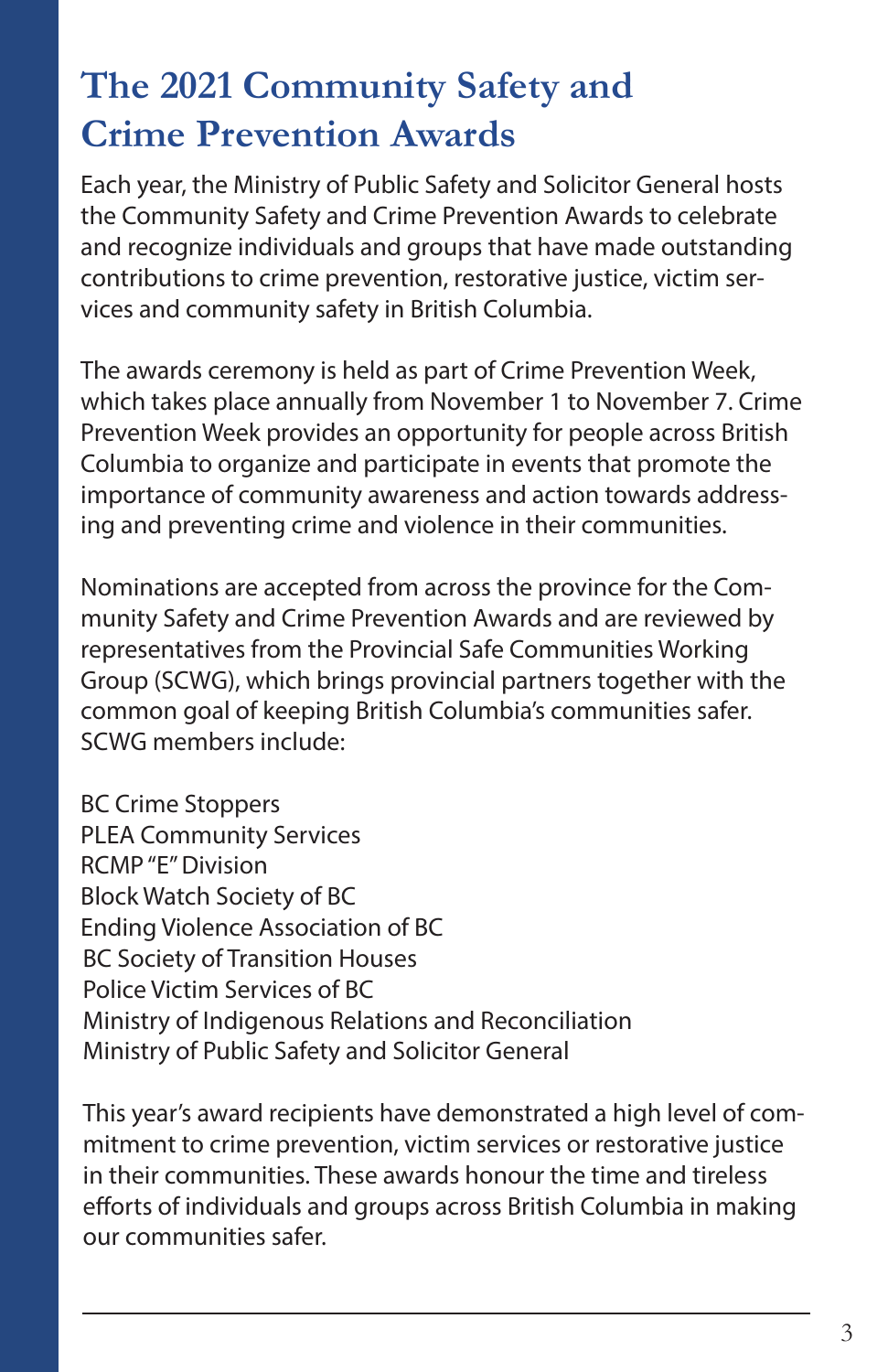# **The Award Categories**

Award of Distinction Services to Victims Award Restorative Justice Award Emerging Leaders Award Safe Communities Award Youth Leadership Award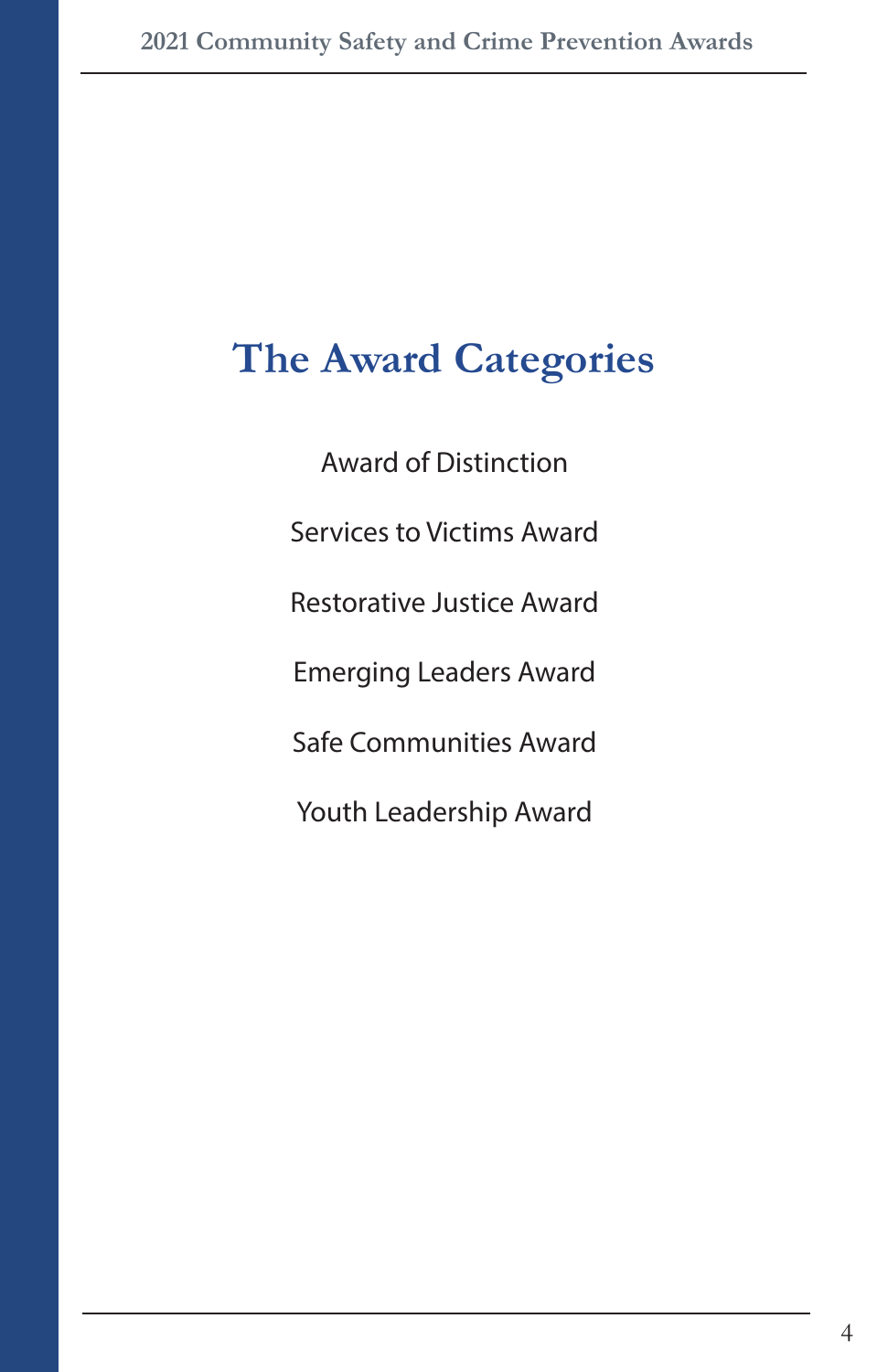# **Award of Distinction**

This premier award honours the extraordinary lifetime contribution and commitment to crime prevention, restorative justice, victim services, and/or community safety. The award was established in honour of Anthony J. Hulme for his role as a pioneer in crime prevention and community safety in British Columbia.

#### **Wanda Watts – Smithers, B.C.**



Wanda Watts has shown exemplary commitment and innovation to supporting victims of crime for over 25 years. In 1996, Wanda joined the Board of Directors for Northern Society for Domestic Peace in Smithers, playing a key role in purchasing the building that houses many of the agency's programs today. She left her 18-year career in the public service and completed her degree in Social Work in 2005. She accepted a community-based victim assistance position

and two years later, completed the Certificate in Victim Services through the Justice Institute of British Columbia.

Wanda has developed several protocols and key interagency relationships and provided individualized services for victims of crime in Northern BC. She is involved in numerous projects, including file management and website maintenance, building a resource library, fundraising for various programs and 3rd Party Reports. Wanda has also been involved in the Priority Response program and the development of public awareness materials including brochures and information material on domestic violence, sexual assault, safety planning, varying protective conditions and court preparation that are used by many. She also coordinated a community sexual assault protocol that is used as a template around the province.

Wanda is a member of the Integrated Case Assessment Team (ICAT), partnering with other local agencies to assist in high-risk domestic violence cases. For 5 years, Wanda coordinated the Bulkley Valley Domestic Violence Steering Committee, organized risk assessment training for the RCMP and developed community protocols around domestic violence (DV) such as the DV court response, DV incident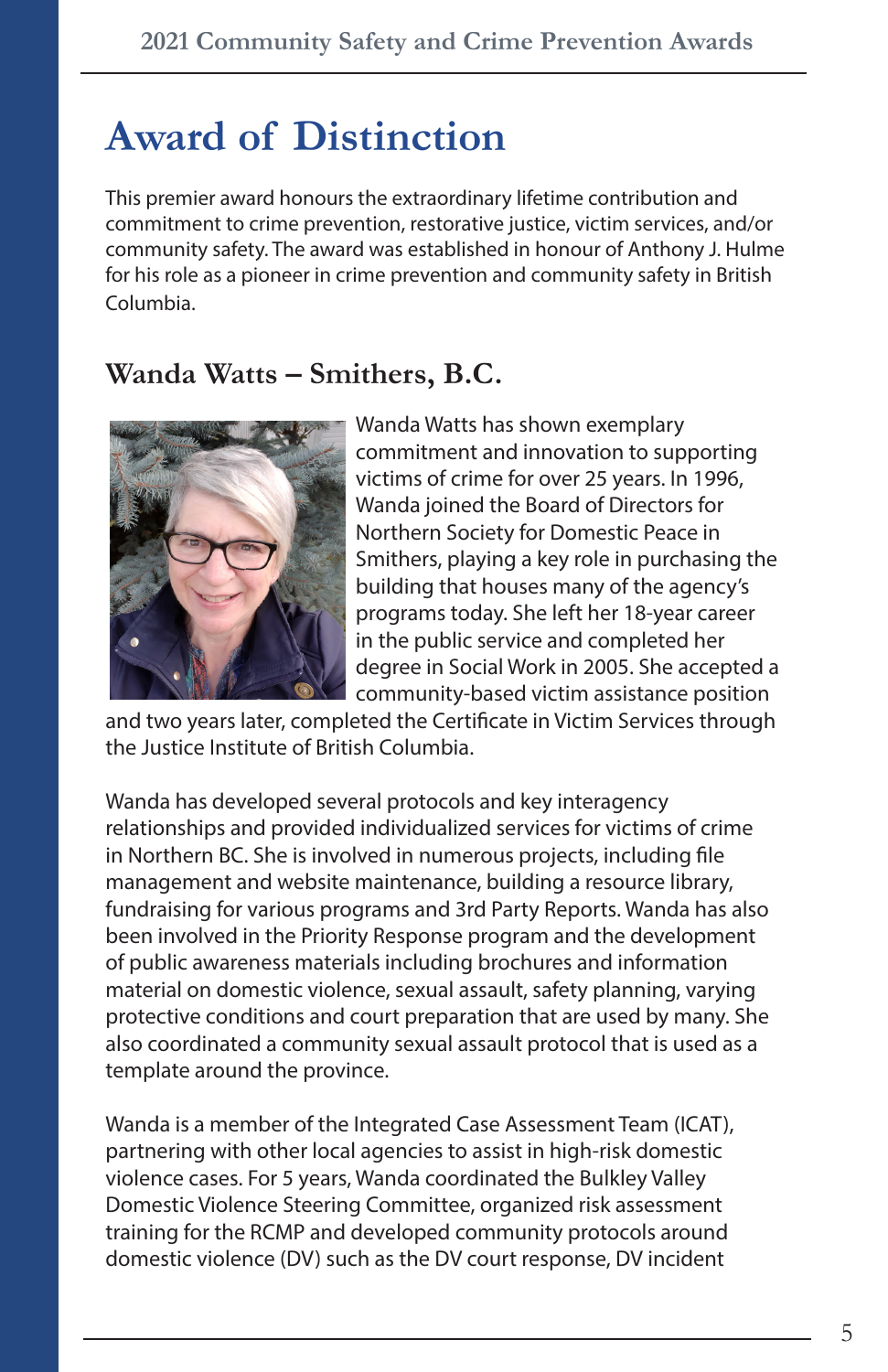investigation, DV victim response, charge approval, and vary protective conditions. Wanda currently serves as the chair of the Smithers Community Coordination for Women's Safety, actively working with a group of frontline workers to discuss and collaborate on best practices, and has led the development of many projects, including a multilayered 3 year-long sexual assault project.

Wanda has been a strong advocate for helping clients navigate the justice system and court process. In addition to supporting and accompanying her clients, she has been involved in the implementation of several resources, such as a 4-step court preparation process to ready clients to testify, a Court Watch Program and a 'Self-Representing in Family Court' lending kit. She also advocated for amplification microphones in local courtrooms to assist victims and witnesses in providing their testimony. . Wanda has also been integral in the fundraising and development of a safe room for victims in the Smithers Courthouse, which other communities are looking to replicate. In 2019, she brought a court support dog into the community to help a client with selective mutism testify. Her clients are always her highest priority and inspiration.

Wanda is a proud mother of 4 and grandmother of 6. She is the president of her strata council and enjoys her hobby, Frosted Leaves.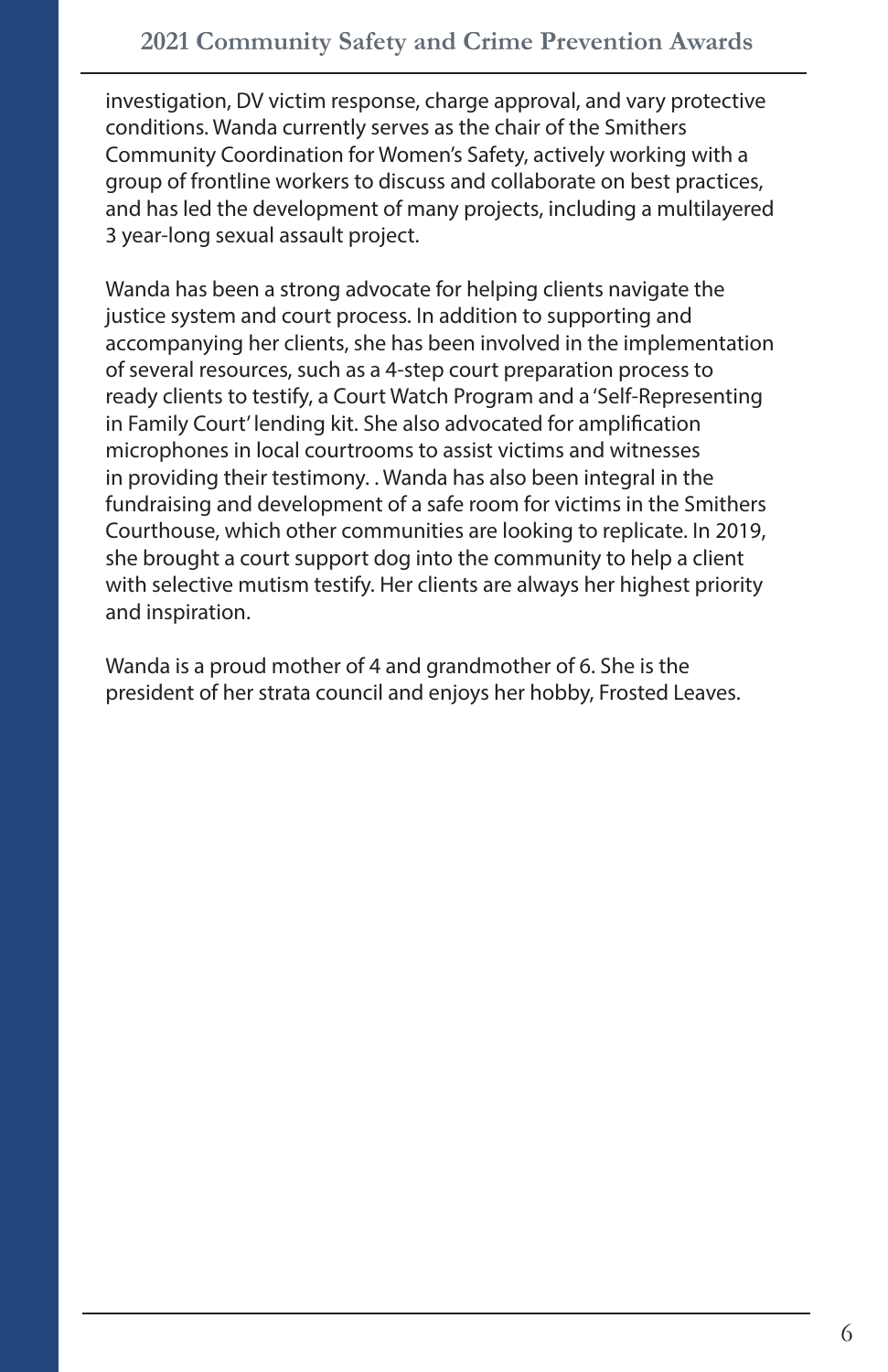### **Services to Victims Award**

This award recognizes exemplary leadership in providing services and supports to victims. The award was established to honour the network of individuals and organizations across British Columbia that work directly with victims and support survivors whose lives have been affected by violence.

### **Karyn French - Victoria, B.C.**



Karyn French has dedicated her career to helping vulnerable people access the supports they need to move forward with their lives. From leading programs supporting seniors followed by executive positions in providing accommodations for the hard-to-house population and her senior volunteer positions with organizations such as the Greater Victoria Coalition to End Homelessness and BC Hospice Palliative Care Association, Karyn has always supported and championed for those in need.

Karyn spent many years in the housing sector where she was known as a dedicated executive leader with a passion for all aspects of the affordable housing sector, including service providers, staff and most importantly as a strong advocate for the interests of those needing housing. She was a significant contributor to the overall direction and health of the affordable housing sector through advocacy and leadership of the BC Non-Profit Housing Association.

Currently, as Executive Director, Karyn has dedicated herself to leading Greater Victoria Police Victim Services (GVPVS) where her vital leadership, passion, and determination have been integral in transforming GVPVS from a volunteer-based organization to a fully professional service. She has also played a pivotal role in leading Police Victim Services of BC (PVSBC) to what it is today. Karyn is passionate about assisting victims to access appropriate services to assist in their recovery and works tirelessly to build and maintain strong relationships with the police and other community partners.

In her role as Executive Director at GVPVS, Karyn has led a variety of initiatives to tackle operational challenges and has been instrumental in strengthening the organization at all levels – including the implementation of a policy-based governance model for the Board of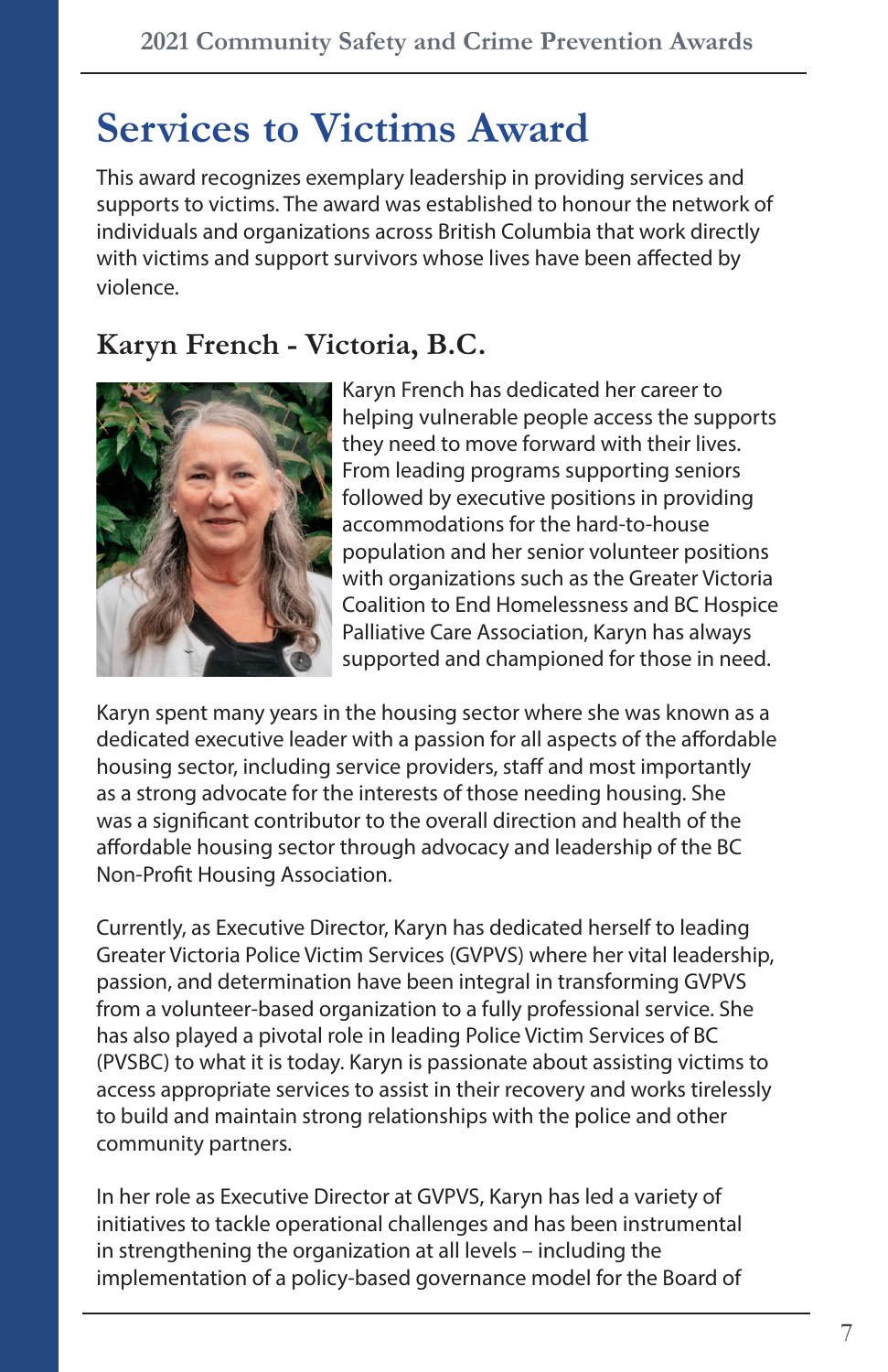Directors and adding a level of financial sophistication to the organization. She is a strengths-based leader who routinely provides staff with opportunities to grow and develop their skills and fosters a positive workplace culture. Her ability to gain the confidence of the Board while simultaneously building good relationships with the staff are a product of her commitment to the services of GVPVS and PVSBC and to helping those who need it most.

Karyn is a graduate of the University of Alberta and a lifelong learner. Most recently, Karyn completed a certificate program for End of Life Doula at Douglas College. She lives in Shawnigan Lake on Vancouver Island and is married with two sons and two adored grandchildren.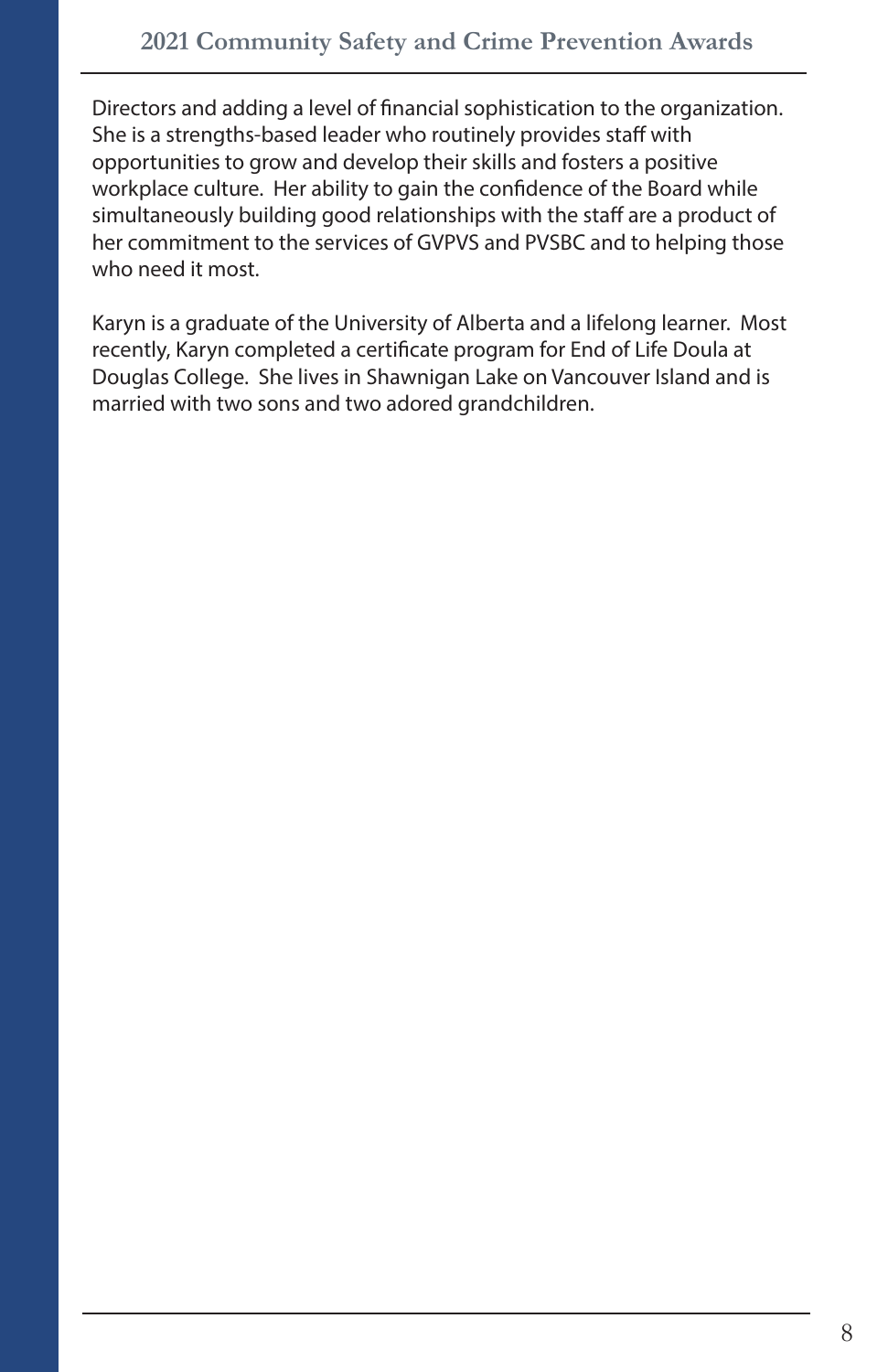# **Emerging Leaders Award**

This award was established in 2021 and recognizes an exceptional youth/ young adult, age 18-30, who has made a significant impact in community safety, restorative justice, supporting victims of crime or violence, and/or crime prevention.

#### **Aaron Pete - Chilliwack, B.C.**



Aaron started from humble beginnings in Downtown Chilliwack. He was raised by an Indigenous single-mother who was born with a disability, where they lived on social assistance in a food unstable household. His mother utilized community resources while Aaron was growing up, which gave him a deep understanding of the value of community and the impact it has.

Today, Aaron Pete is the host of the Bigger Than Me Podcast, a UBC law student, and

Social Media Coordinator for the Native Courtworkers & Counselling Association of BC. Aaron is a member of Chawathil First Nation, within the Sto:lo territory. He also provides presentations on Indigenous Cultural Awareness, where he aims to bridge the divides and make learning about Indigenous topics accessible.

Aaron worked hard to join the Native Courtworkers and Counselling Association (NCCABC) because of the important work they do regarding the overrepresentation of Indigenous peoples in the court system. Aaron saw the long track record and leadership the NCCABC has displayed and was eager to play a role in the organization. Aaron has served as a Native Courtworker in Surrey, Bella Bella, Vancouver, and the Fraser Valley. He has been proud to represent the NCCABC because he has seen the impact a Native Courtworker can have on Indigenous people who need help with mental health resources, housing, treatment, and cultural resources. Today, he serves as the social media coordinator because he has a passion to raise awareness of the important work that is being done, while also making sure that the organization connects with Indigenous peoples earlier in the court process.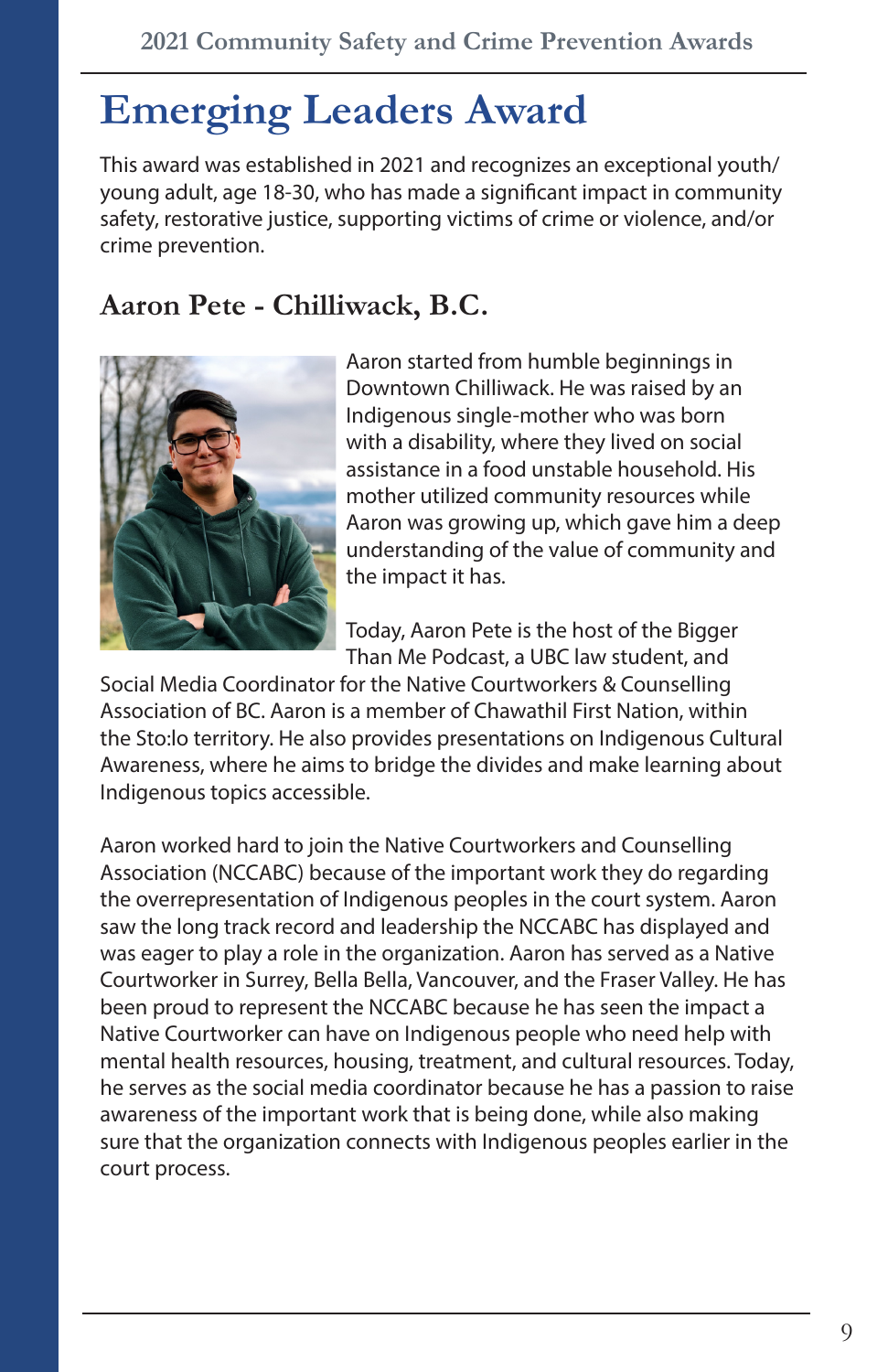### **Restorative Justice Award**

This award recognizes those who have demonstrated a commitment to developing partnerships that have advanced the work of restorative justice and brought caring and respectful service to victims, offenders and their communities. The award was established in honour and memory of the late Dr. Liz Elliott, founding Co-Director of the Centre for Restorative Justice at Simon Fraser University and a highly respected practitioner and advocate for Restorative Justice.

### **Meghan Ramsay – Kelowna, B.C.**



For the past two years, Meghan Ramsay has served as the program coordinator of the Boys and Girls Club (BGC) Okanagan Youth Restorative Justice Program, an agency that supports children, youth, and families across the Okanagan Valley. Meghan leads a committed team of 10 Peace Circle facilitators, a restorative justice caseworker, and a team of dedicated restorative justice volunteers.

Prior to the program coordinator role, Meghan served as the caseworker for the

Youth Restorative Justice program for two years. In this role, Meghan was appointed the task of case managing and facilitating restorative justice conferences for youth 11-24 years who had been referred to the Restorative Justice program. It is through the caseworker role that Meghan soon realized that families were able to communicate their feelings, challenges, and strengths within an appropriate environment where participants felt safe – emotionally, physically, spiritually, and mentally.

In 2020, Meghan implemented the Peace Circle project after the program received the Civil Forfeiture grant funding. The project focused on training peace circle facilitators to support youth, ages 11-24, and their families through the circle's process and providing safe spaces for the youth, their guardian, the person(s) harmed and other supports to discuss the effects of the youth's actions and how to repair the harm done. The peace circles allowed participants to have a structured yet flexible process to notice what challenges are creating barriers, work through those barriers as a team and create support plans that provide accountability, strategies, and implementation of the family's strengths.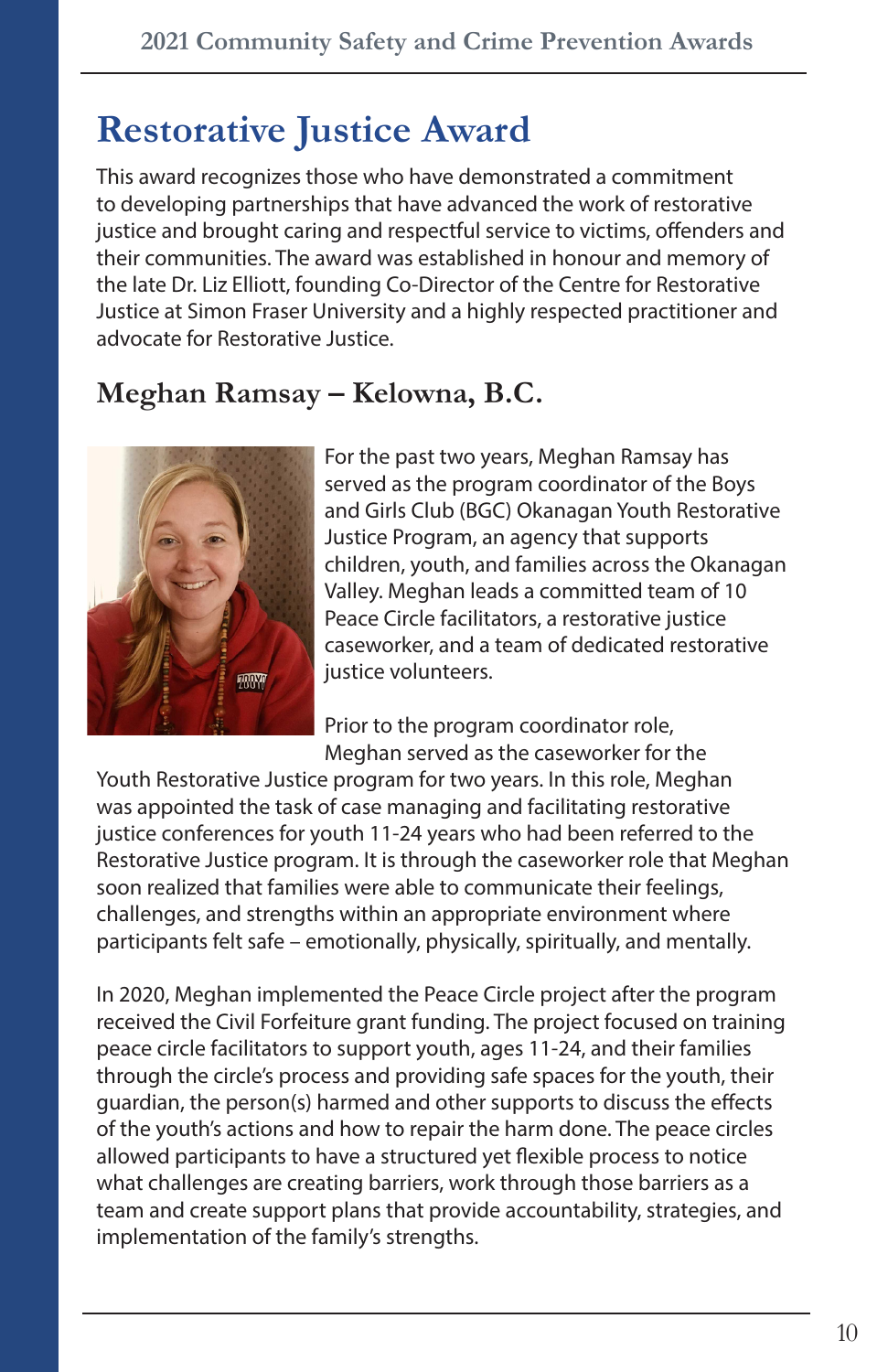Meghan incorporates the values of BGC Okanagan of belonging, respect, working together, speaking out, encouragement and support by the way she leads the dedicated restorative justice staff and volunteers and in the supportive work she can provide youth and families within the Restorative Justice program. Meghan's passion for supporting youth and families, and the desire to support communication and healing within families, is shown through her continuous commitment throughout her career and life. Meghan is inspired by the belief that a small group of people can make a lasting and remarkable impact within the communities they serve.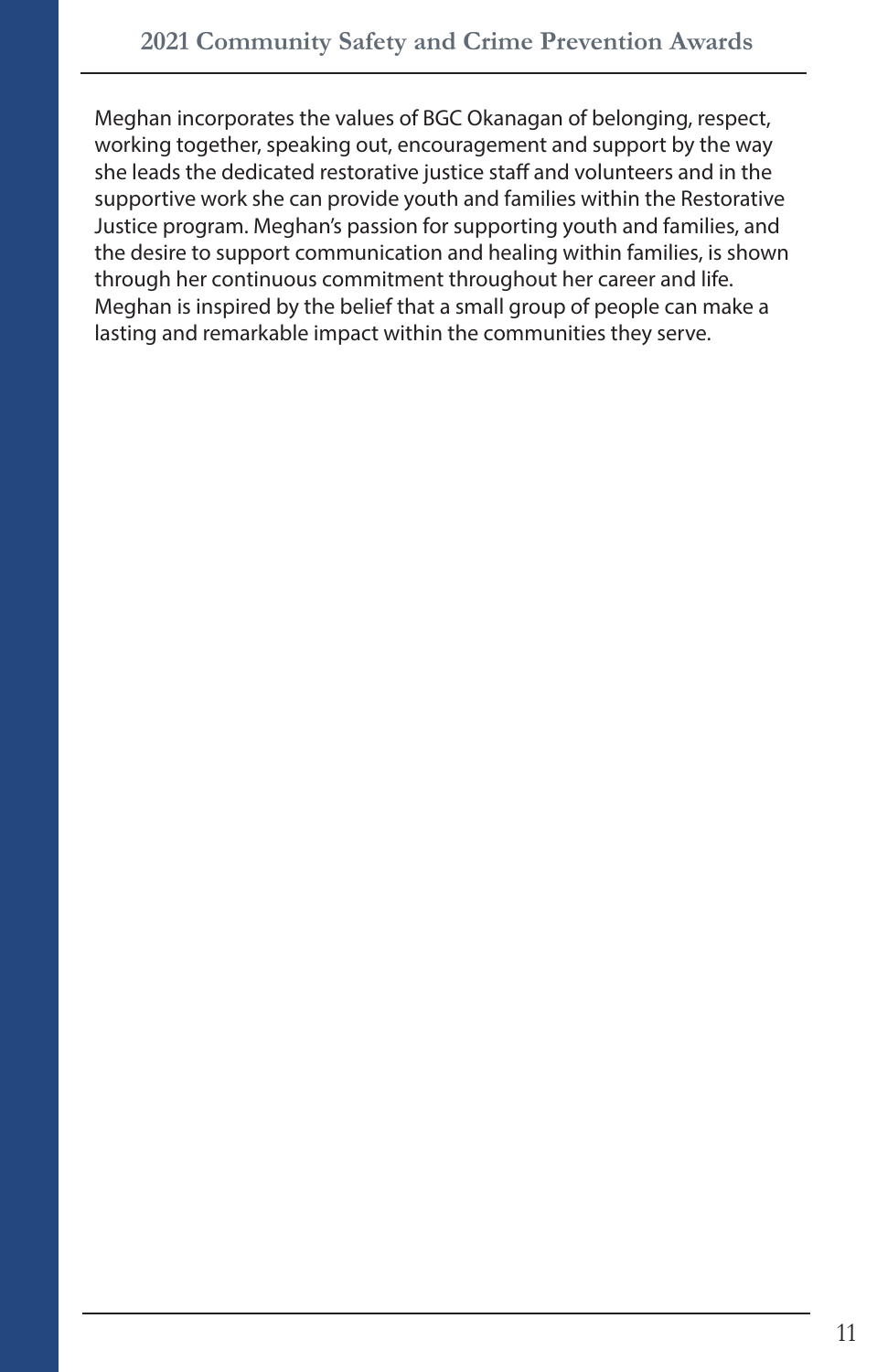### **Safe Communities Award**

This award recognizes exemplary leadership through developing innovative projects and key activities or initiatives to promote safe communities. The award was established in honour and memory of Constable Kenneth M. Lemckert who played a key role in the Vancouver Police Department's community policing program. Ken recognized the importance of partnerships and the contributions we can make towards solving local problems.

#### **Satbir Cheema – Surrey, B.C.**



Satbir Singh Cheema is the President and CEO of Progressive Intercultural Community Services (PICS) Society, a registered non-profit community organization that has been serving the local community since 1987, providing a broad spectrum of programs and services that assist new immigrants, seniors, farmworkers, women and youth. He joined PICS in 1998 as a frontline staff member and was promoted to Director of Employment Programs and Planning in 2004. In 2017, Satbir was hired as the CEO when the society's founder and CEO retired.

Satbir has served as a member of BC RCMP Commanding Officer's Cultural Diversity Advisory Committee and the City of Surrey's Task Force on Gang Violence Prevention set up by the Mayor of Surrey that led to the development of the Surrey Anti-Gang Family Empowerment (SAFE) Program. He has represented the PICS Society at various levels – both locally and nationally, serving as a Board Member with ASPECT (Association of Service Providers for Employability and Career Training) for seven years. His contributions included submissions to the Defense Diversity Council in Ottawa providing a community perspective on recruiting efforts of the Canadian Forces. In 2006, Satbir participated and assisted with "Operation Remembrance", an initiative by the RCMP and Canadian Forces to arrange markers for 36 unmarked graves of veterans in Surrey.

Over the years, the PICS Society has become a valued community advocate for safer communities. Current and ongoing initiatives by PICS Society's leadership team include bringing attention to the prevalence of drug and gang activity in communities with walks, car rallies and collaborating with other service providers to help youth and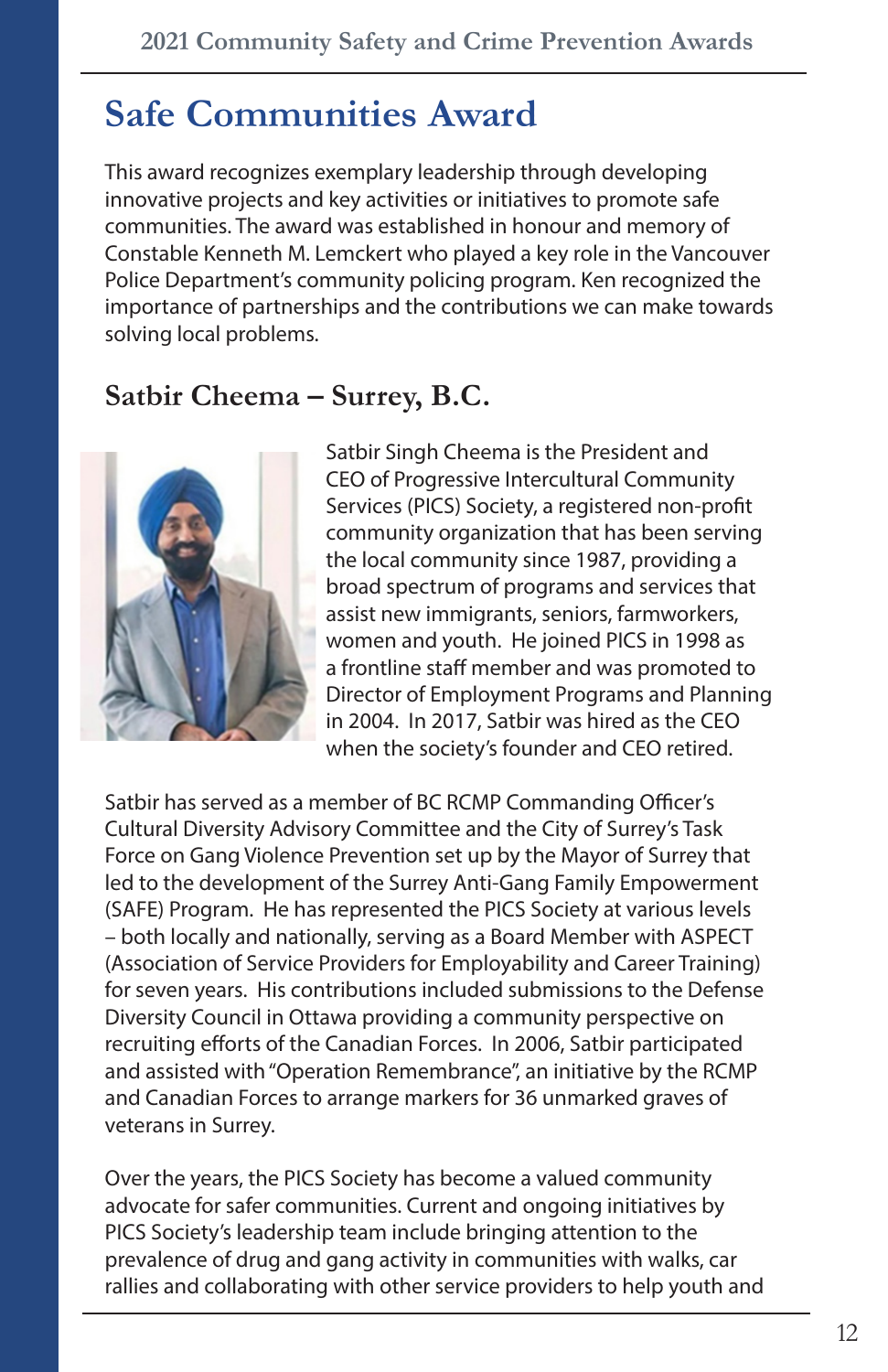their families. Additional programs have been started at PICS Society to help youth at risk in developing their skills to get them back into education and the labour market. 'Harmony House', the second stage transition home program for women and children fleeing domestic violence has been expanded. Moreover, funding has been secured from the Provincial Government to build a 125-bed, 3-story long-term care facility named 'Guru Nanak Diversity Village', that will provide culturally sensitive 24/7 care and a safe environment for South-Asian seniors.

In 2012, Satbir was awarded Queen Elizabeth II Diamond Jubilee Medal, in recognition of his significant contributions to community service.

Satbir reinforces PICS Society's commitment to building a healthy and just society that values and respects all cultures. He is strongly motivated to make our communities better, safer and inclusive. He truly believes that a great team can accomplish great things and that the work at PICS Society is changing lives for the better.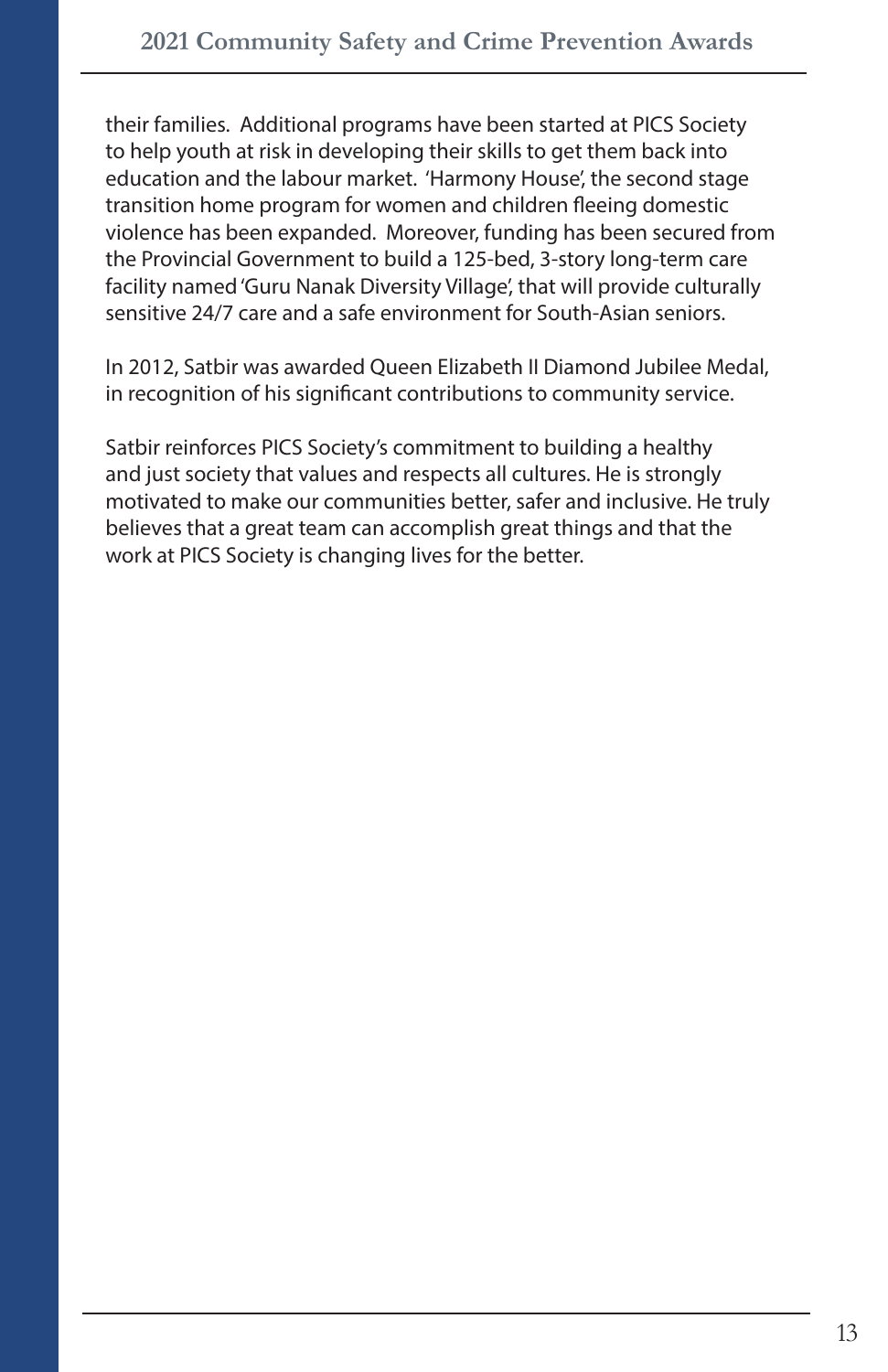### **Youth Leadership Award**

This award recognizes those who have demonstrated outstanding leadership and commitment to working with youth in their communities. The award was established in memory of Constable Wael T. Audi, a young and enthusiastic member of the Squamish RCMP, who recognized the potential in youth and encouraged their participation in community safety and crime prevention.

#### **Mssko Wakil – Burnaby, B.C.**



Mssko Wakil works with MOSAIC as a youth case manager and is actively engaged in youth empowerment and leadership. Mssko has helped newcomer youth from diverse cultural backgrounds in their settlement and integration process. During their first years of settlement in Canada, many newcomer youths face barriers and challenges which include limited knowledge about Canadian society, social expectations, support systems, language and cultural barriers, employment

and housing issues, academic stressors, social isolation, immigration stress, and anxiety, etc.

Through MOSAIC's Leadership Training for youth, Mssko has helped youth to feel less isolated, build a strong sense of belonging, build confidence, and even become peer supporters and advocates for other newcomer youth. Many of the youth were helped to get back to school, gain access to colleges and universities, and find employment.

Mssko is an active advocate for refugee youth. She has participated in local and national level consultations and spoke about the challenges and opportunities for refugee youth in Canada.

Mssko has established a girls club as a safe space for young women, and a youth leaders' team, which consists of 20 youth who participate at local, provincial, and national level discussions and conferences such as the City of Richmond Diversity Symposium, showcasing the success stories of refugee youth and their contributions to the community. As a result, the youth leaders and the participants gained increased confidence and learned valuable skills such as advocacy, legal and human